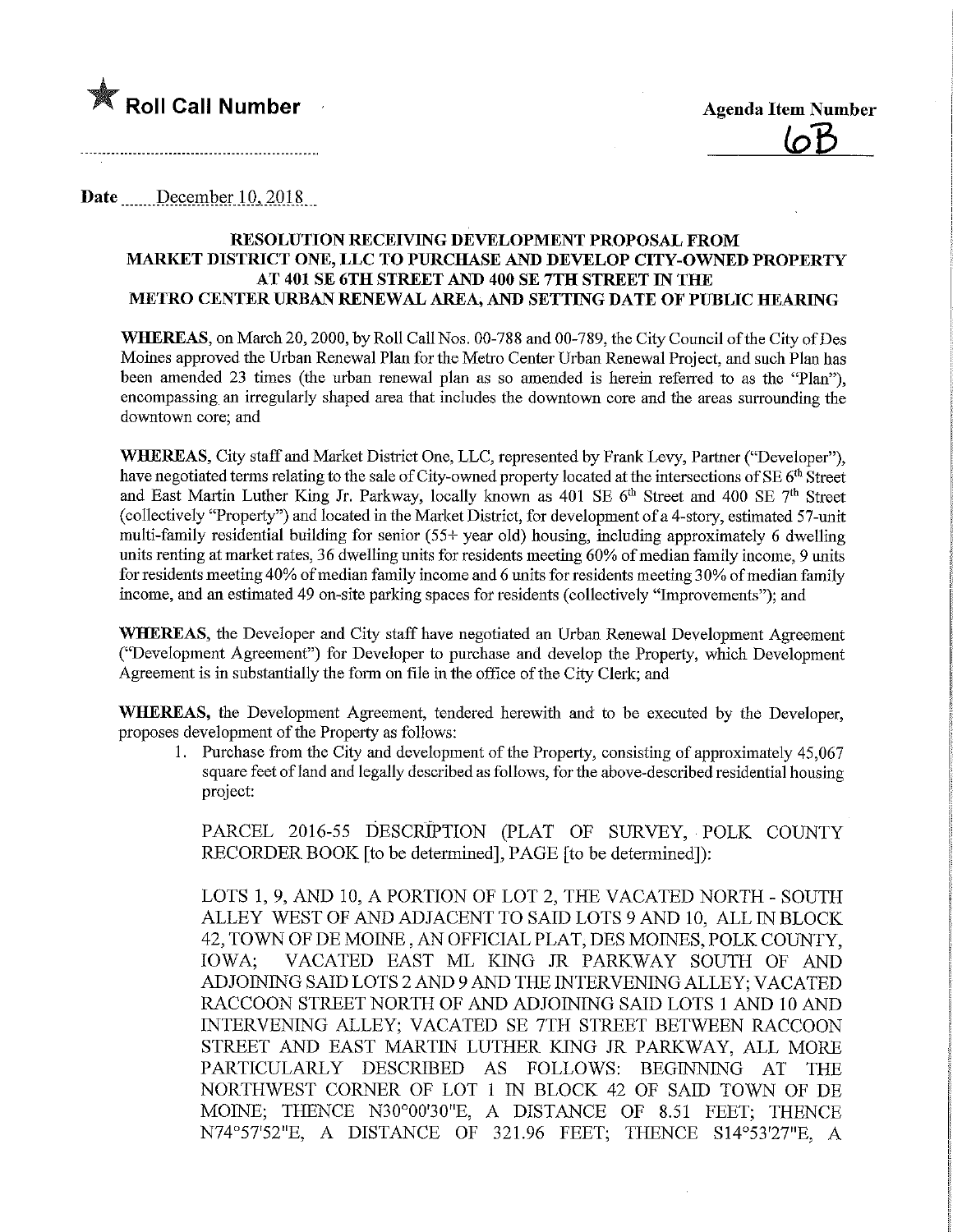



# Date December 10, 2018

DISTANCE OF 139.84 FEET; THENCE S74°57'52"W, A DISTANCE OF 277.81 FEET; THENCE NORTHWESTERLY ALONG A 77.50 FOOT RADIUS CURVE CONCAVE SOUTHWESTERLY, A DISTANCE OF 56.76 FEET, SAID CURVE HAVING A CHORD BEARING OF N79°48'35"W AND A CHORD DISTANCE OF 55.50 FEET TO THE WEST LINE OF LOT 2 IN BLOCK 42 OF SAID TOWN OF DE MOINE; THENCE N14°49'54"W ALONG THE WEST LINE OF LOTS 2 AND 1 IN BLOCK 42 OF SAID TOWN OF DE MOINE, A DISTANCE OF 110.18 FEET TO THE POINT OF BEGINNING. SAID TRACT OF LAND CONTAINS 1.035 ACRES (45,067 SQUARE FEET).

- 2. Initial Economic Development Grant in the amount of \$125,000.00, to be paid within 30 calendar days of the date of issuance of the Certificate of Completion for the Improvements.
- 3. Supplemental Economic Development Grant to be paid in 10 semi-annual installments, providing a declining percentage of project generated tax increment (TIP) funding starting at 70 percent in the first year of grant payments and declining to 35 percent in the fifth year of grant payments, in the estimated total amount of \$228,000.00.
- 4. Economic Development Forgivable Loan in the amount not to exceed \$105,395.00, advanced at the time of closing on Developer's purchase of the Property and equaling the amount of alley and Raccoon Street and SE  $7<sup>th</sup>$  Street right-of-way to be incorporated into the Property, which loan shall be forgiven if Developer constructs the required Improvements and qualifies for issuance of the Certificate of Completion.

WHEREAS, said Development Agreement provides that the Developer will purchase the Property for the Purchase Price of \$833,740.00, subject to closing credit, if applicable, in the amount of the lowest of three bids estimating the cost of environmental remediation on the Property required by the Iowa Department of Natural Resources (IDNR), or other state or federal regulations, to be incurred by Developer and not to exceed \$200,000.00 regardless of bid amount; and

WHEREAS, the proposed development of the Property furthers the objectives of the Plan to provide a range of housing in decent, safe and sanitary conditions in attractive settings to serve employees and other people who would like to live in the downtown area; to advance fhe improvement and redevelopment of the Project Area in accordance with the Urban Renewal Plan; to encourage further private mvestment to reverse the pattern of dismvestment and declining property values in the surrounding area; and to further the City's efforts to retain and create job opportunities within the Project Area which might otherwise be lost; and

WHEREAS, the economic development incentives for the development of the Improvements shall be provided by the City to Developer pursuant to the Urban Renewal Law and Chapter 15A of the Code of Iowa, and Developer's obligations to construct the Improvements will generate the following public gains and benefits: it will advance the improvement and redevelopment of the Project Area in accordance with the Urban Renewal Plan; it will establish conditions which attract further new investments and prevent the recurrence of blight and blighting conditions; it will encourage further private investment and will attract and retain residents and businesses in the Market District area; and it will further the City's efforts to retain and create job opportunities within the Project Area which might otherwise be lost; and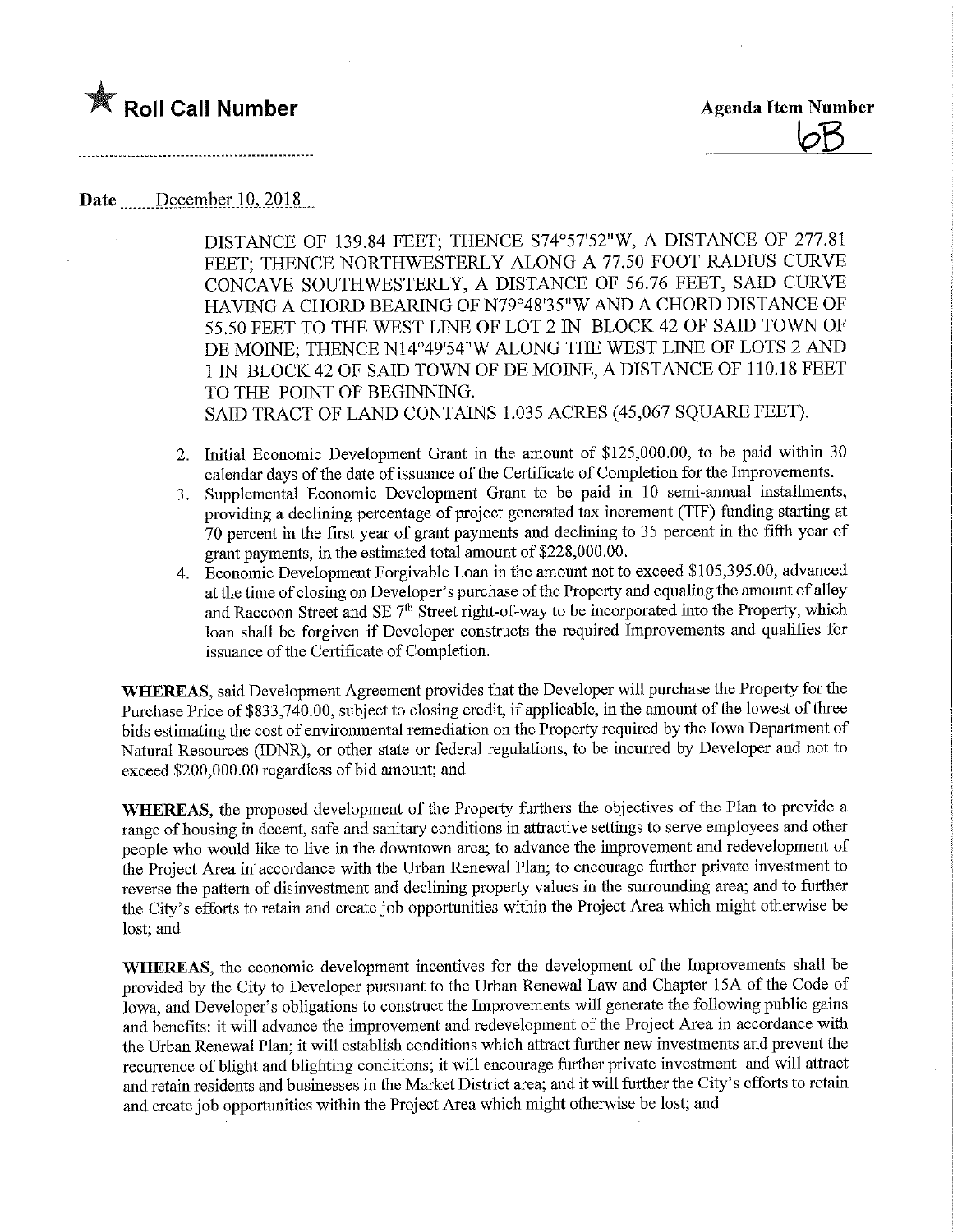

## Date December  $10, 2018$

WHEREAS, City believes that the redevelopment of the Property pursuant to the proposed Development Agreement, and the fulfillment generally of the proposed Development Agreement, are in the vital and best interests of City and the health, safety, morals, and welfare of its residents, and in accord with the public purposes and provisions of the applicable state and local laws and requirements under which the project will be undertaken; and

WHEREAS, prior to hearing on the sale and Development Agreement, Developer will submit a good faith deposit in the amount of \$37,630.00 for the Property; and

WHEREAS, it is necessary and appropriate that the City Council take certain actions in accordance with Iowa Code Section 403.8 with respect to the Property in order to accept the proposal for the development of the Property and give full and fair opportunity for other potential developers to submit a proposal for the development of the Property; and

WHEREAS, the City Council believes that the acceptance of the Developer's proposal and the Development Agreement to develop the Property and the advertisement for competing development proposals is in the best interests of the City of Des Moines, Iowa.

NOW THEREFORE, BE IT RESOLVED, by the City Council of the City of Des Moines, Iowa, as follows:

- 1. The Developer's proposal, which includes the terms stated above and the proposed Development Agreement in substantially the form on file with the City Clerk for development of the Property (hereinafter collectively "Proposal"), be and is hereby accepted and approved as to form for the purposes hereinafter stated.
- 2. For the purposes of defming the competitive bid process for purchase and development of the Property, said Proposal of Developer shall be deemed to be and to illustrate the minimum proposal acceptable to the City of Des Moines in terms of: general form of proposal and data required for competing proposals; Property description; purchase price, time for commencement and completion of improvements; time permitted for conceptual plan submission and review; development requirements for improvements; construction plans and certificate of completion; urban renewal covenants; remedies; parking lease agreement; and all miscellaneous provisions.
- 3. Competing proposals to the Developer's Proposal shall:
	- A. Provide a detailed description of the proposed development that shall be substantially similar to or superior than the developer proposed by Developer.
	- B. Devise a proposed method and sources of financing which must be adequate to assure financing of the development in a timely manner.
	- C. Provide a good faith deposit in the amount of \$37,630.00 for the Property, in acceptable form to the City of Des Moines.
- 4. It is hereby determined that the Developer possesses the qualifications and financial resources necessary to purchase and develop the Property m the manner stated in its Proposal and the proposed Development Agreement in accordance with the Plan.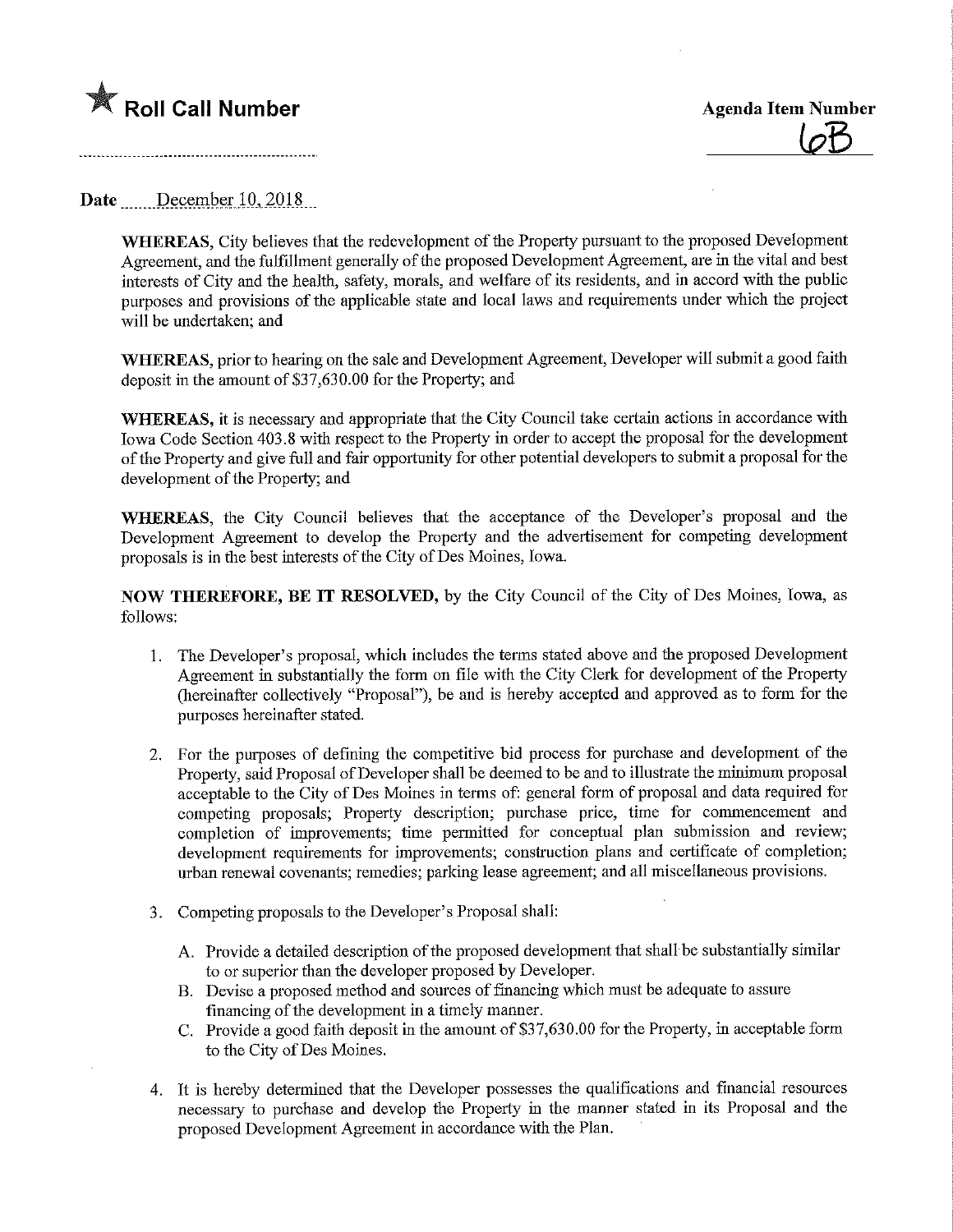

### Date December 10, 2018

- 5. It is hereby determined that the purchase price for the Property of \$833,740.00, to be paid by the Developer, meets fhe fair market value thereof for uses in accordance with the Plan and shall be the established mmimum sales price for the competitive bid process, taking into account the restrictions upon the Property, and fhe terms, covenants, conditions and obligations assumed by the Developer for construction of the improvements on the Property in accordance with the terms of the proposed Development Agreement.
- 6. The City Clerk shall retain for public examination the Proposal and proposed Development Agreement in substantially the form on file and in the event of no timely qualified competing proposals, the City Clerk and staff shall submit the same to this Council for formal consideration, approval and execution at a public hearing at 5:00 p.m. in the Council Chambers, located at City Hall, 400 E. Robert D. Ray Drive, Des Moines, Iowa, during the regular City Council meeting of January 14,2019.
- 7. The City Clerk shall be authorized to publish, on or before December 14, 2018, the attached notice of the competitive bid process and the City's intent to accept the Developer's Proposal and to enter into the proposed Development Agreement if no competing proposals are received.
- 8. This resolution, the Proposal and proposed Development Agreement shall be on file at the office of the City Clerk, mailing and physical address: City Hall, 400 Robert D. Ray Drive, Des Moines, Iowa.
- 9. Approval and acceptance of the Developer's Proposal is conditioned upon there being no better proposal submitted by a competitor for the development of the Property within the period hereinafter stated.
- 10. This competitive bid process, conducted in accordance with the terms of this resolution, is hereby determmed to comply with the provisions of Iowa Code Section 403.8(2), requiring "reasonable competitive bidding procedures" for the sale of the Property and this competitive bid process is hereby determined to be the appropriate method for making the Property available for development in accordance with the Plan.
- 11. The submittal of proposals and statements by competing developers, including the form of Development Agreement executed by competing developers, shall be in substantial conformance with the provisions of this resolution.
- 12. All inquiries regarding the terms and conditions of this competitive bid process must be submitted in writing to the Office of Economic Development, mailm'g and physical address: Office of Economic Development, City Hall, 400 Robert D. Ray Drive, Des Moines, Iowa. All responses to inquiries shall be made in writing and will be kept on file at the Office of the City Clerk, City Hall, and the Office of Economic Development, City Hall. No written inquiries shall be accepted after 5:00 p.m. on December 28, 2018.
- 13. Written competing proposals for the purchase and development of the Property must be received in the Office of Economic Development on or before 5:00 p.m., January 4, 2019. Said proposals shall be received in the Office of Economic Development located at City Hall, 400 Robert D. Ray